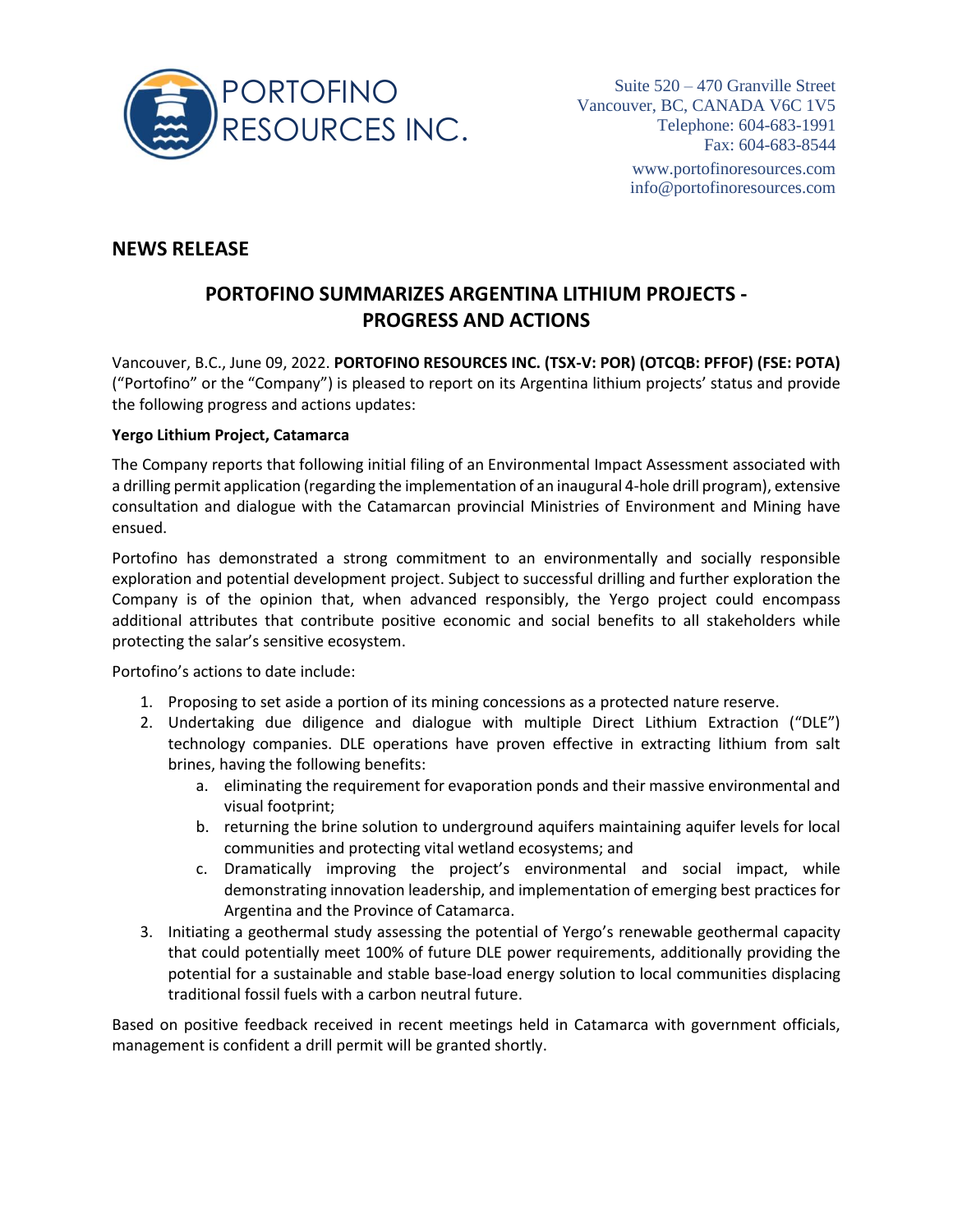#### **About the Yergo lithium Project**

The 2,932 hectares, **Yergo Project** is located in the southern part of Argentina's world-renowned "Lithium Triangle" approximately 15 kilometers southeast of Neo Lithium Corp's 3Q Project. (In January 2022, Neo Lithium was acquired by Zijin Mining Group for \$960 million.)

A 2021 geophysical survey and surface geochemical sampling program identified two large, anomalous sub-basins within the Aparejos Salar (see news release dated April 6, 2021). The survey and sampling results confirmed the presence of lithium-rich brines and the potential volume of the brines within the sub-basins. The initial drill program will focus on the eastern sub-basin which has an irregular surface expression measuring between 1.8km to 2.5km in length by approximately 700 meters ("m") in width with modeled depths up to 65m. Portofino reported surface samples with values of up to **373 mg/l Lithium** that were accompanied by low impurities (news releases dated May 27, 2019, and April 6, 2021).

#### **Salta lithium projects**

Pursuant to previous disclosure, the Company's management and Recursos Energeticos y Mineros De Salta S.A. ("REMSA"), the state-owned mining company of the Province of Salta, are working toward completing definitive collaboration agreements regarding multiple lithium brine mineral properties in the Province of Salta. The agreements would provide Portofino and local partners with the opportunity to earn a majority interest in the properties.

It is expected that the initial agreement will be concerning the Arizaro salar property which is located approximately 170 kilometers west of the city of Salta. The Arizaro property comprises approximately 8400 hectares and is in close proximity to multiple world-class lithium projects including near term production projects operated by Ganfeng Lithium, Rio Tinto and French mining conglomerate, Eramet. In addition, explorer Lithium Chile Inc. has recently reported a high-grade resource on its adjacent Arizaro project.

The initial exploration campaigns will be performed by REMSA in collaboration with the Company and financed by Portofino. Portofino's geological team has completed initial reconnaissance mapping and surface sampling as part of its ongoing due diligence.

### **About REMSA**

REMSA is a corporation formed in 1985, that oversees the administration of the energy and mineral resources of the Province of Salta. It contributes to the productive and social development of the province by managing and promoting the exploration and development of projects within the mining and energy sectors.

### **Qualified Person**

The technical content of this news release has been reviewed and approved by Mike Kilbourne, P.Geo., who is a Qualified Person as defined by National Instrument 43-101, Standards of Disclosure for Mineral Projects. The QP has not completed sufficient work to verify the historic information on the properties in the province of Salta, Argentina, particularly regarding historical exploration, neighbouring companies, and government geological work.

#### **About Portofino Resources Inc.**

Portofino is a Vancouver-based Canadian company focused on exploring and developing mineral resource projects in the Americas. Portofino has an opportunity to earn a majority interest in multiple lithium projects in Salta, Argentina and controls 100% of the Yergo Lithium property which encompasses the Aparejos Salar in Catamarca. The properties are situated in the heart of the world-renown Argentine